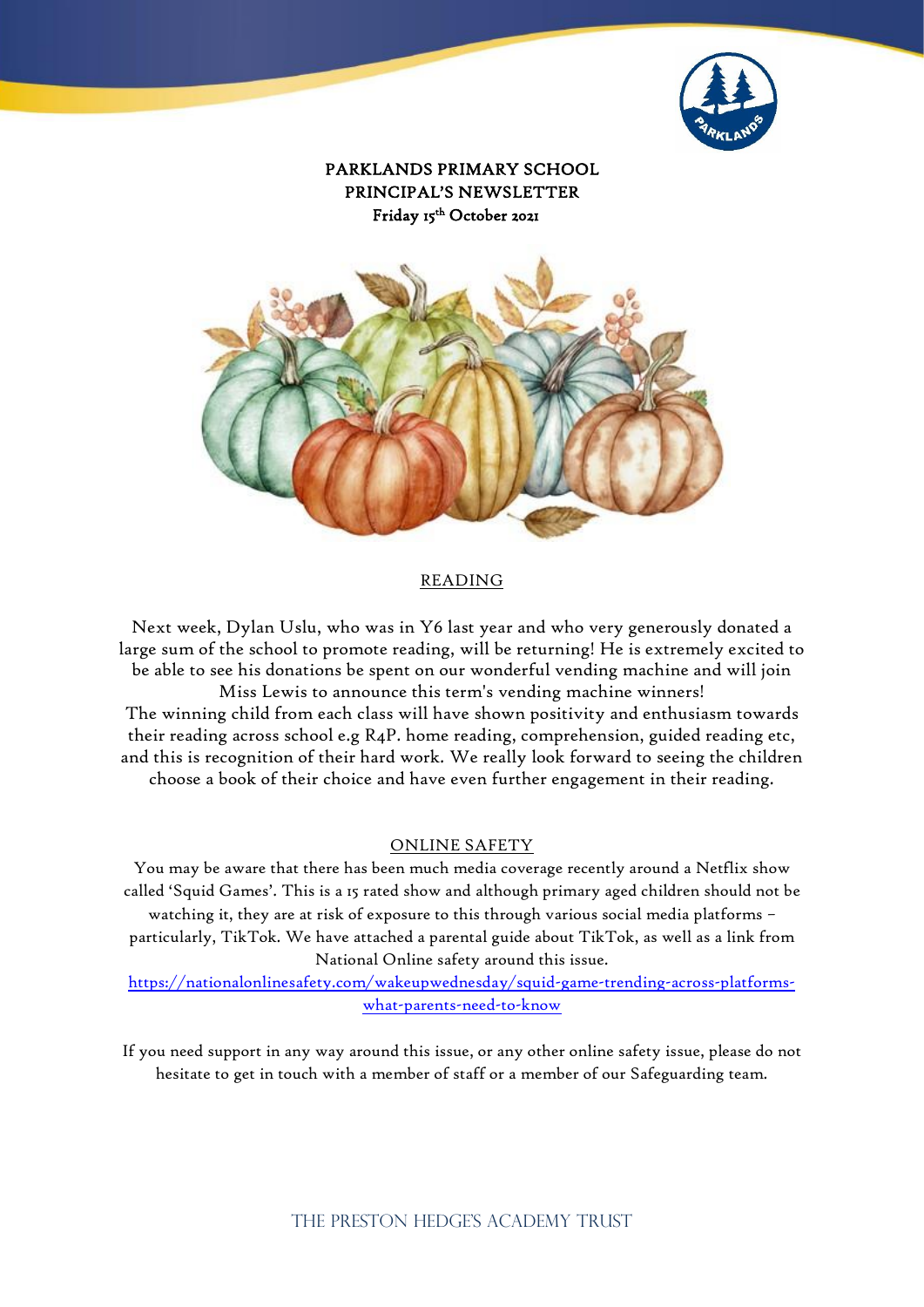

## TT ROCKSTARS

Please see attached a parents' guide to TT Rockstars and how this can be used to further support maths skills at home. If you have any questions around TT Rockstars, please speak to your child's class teacher.

#### WATER BOTTLES

We have noticed an increase of metal water bottles in school. With this in mind, we have reminded our children to be careful with them as they are/can be considerably heavier than plastic bottles.

## PTA

As the world slowly resumes to 'normal' we are looking to recruit and set up a new PTA, which would enable us to run lots of fabulous events throughout the school year, link with the local community and fundraise for the children, as well as offering children lots of additional wonderful experience such as discos and Christmas / summer Fates. If anyone would be interested in becoming part of our school PTA, please contact the office to register your interest.

## VOLUNTEERS

If you have an interest in volunteering within the school, supporting children with their reading or do you have a particular passion such as Art or music which you would be passionate about sharing in a voluntary role? Please contact the school office for further information about how

you could make a huge difference in a voluntary role in our school community. *Parklands Primary School is committed to safeguarding and promoting the welfare of all children. All appointments, including volunteers, are subject to successful Disclosure & Barring clearance, references and medical clearance. The school provides equal opportunities for all.*

## BEAT THE STREET



Remember – Beat the street challenge will be running until Wednesday 3rd November 2021. A reminder of how to play:

- 1. Find Beat Boxes nearest to you on the map.
- 2. Hover your card or fob in front of the Beat Box until it beeps and flashes.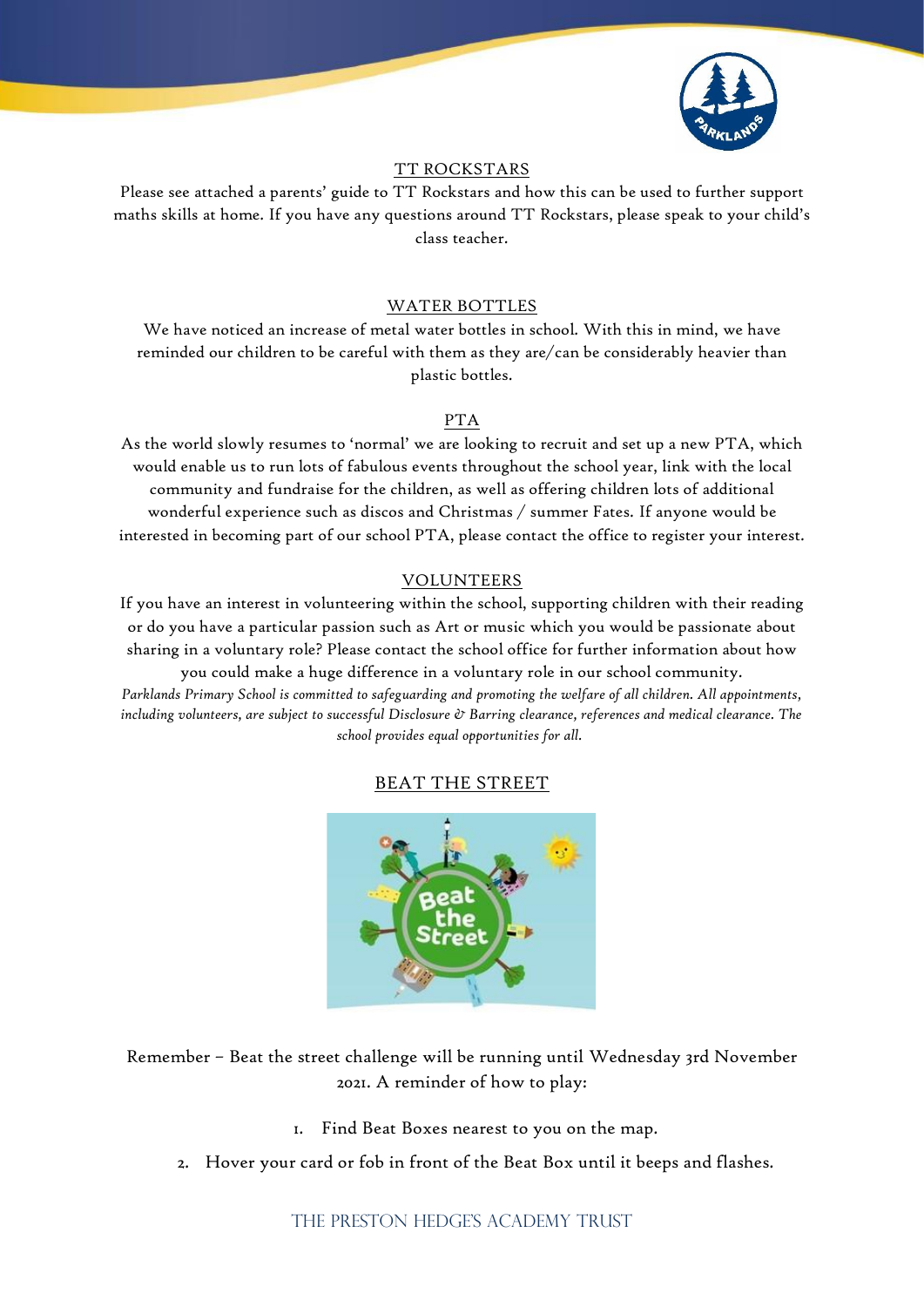

- 3. Walk, cycle, run or scoot to a different Beat Box within an hour.
- 4. Swipe the Beat Box with your card and fob until it beeps and flashes to score 10 points.
- 5. Now carry on your journey and score more points for each extra Beat Box you swipe.

For more information – visit the website <https://www.beatthestreet.me/northampton/how-to-play/>

## KEY DATES

Tuesday 19th October – Parents' evening Thursday 21st October – Parents' evening Friday 22nd October – Last day of term Monday 1st November – Training day Tuesday 2nd November – Children return to school

W/C 2nd November – Eco week

Wednesday 10<sup>th</sup> November - KS1 parent workshop - further information to follow Thursday 11<sup>th</sup> November - Ks2 parent workshop - further information to follow Monday 15<sup>th</sup> November - New reception Sept 22 intake - Evening tour Wednesday 24th November – Year 5 Brass Band performance Wednesday Ist December - Reception Nativity performance Friday 3rd December – Year 1 Nativity performance Wednesday 8th December – Christmas dinner day – ABM Monday  $13<sup>th</sup>$  December – Year  $5/6$  evening production Tuesday  $I4^{th}$  December - Year 5/6 evening production

Take care and have a wonderful weekend!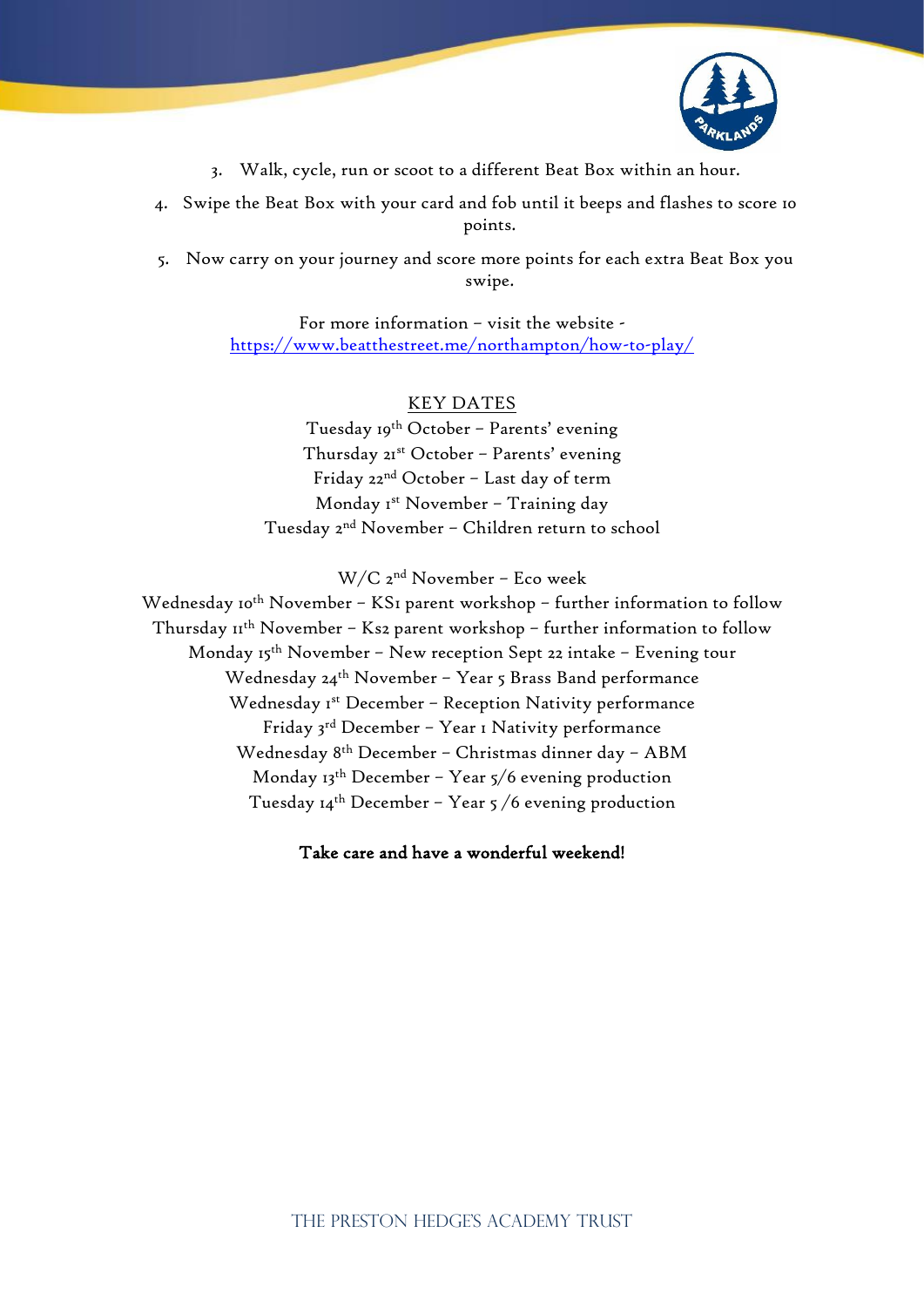

# A few Highlights from the last few weeks!



Year I and 2 have been using their senses to gather vocabulary in preparation for their poetry writing.







Year 6 had the deliciously, delightful taste of sampling some Vietnamese cuisine. As well as being super busy, experiencing a virtual flight across Vietnam.







THE PRESTON HEDGE'S ACADEMY TRUST